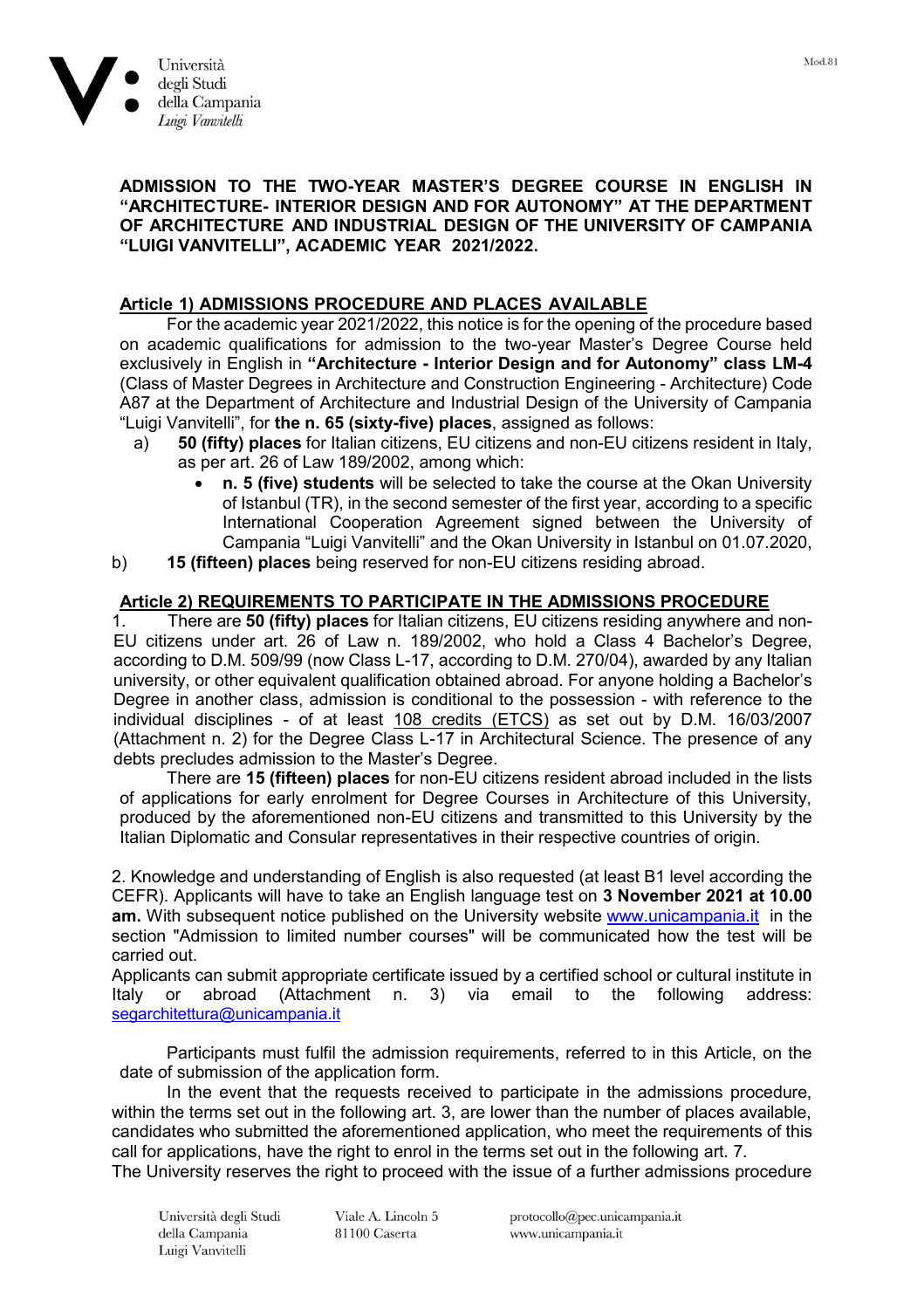

4. All the candidates are admitted with reserve to the admissions procedure. The Administration may at any time, by reasoned provision, exclude the prescribed requirements by default or false declarations; this provision will be notified to the interested party by registered letter with acknowledgment of receipt.

### **Article 3) APPLICATION TO PARTICIPATE IN THE ADMISSIONS PROCEDURE – PAYMENT OF ADMISSIONS PROCEDURE FEE**

Candidates must apply to participate in the admission procedure using the credentials to access the University's exclusively on-line (website: [www.unicampania.it](http://www.unicampania.it/) - Servizi on line > Studenti> Concorsi on line – click on > Accedi al servizio), starting from **July 16, 2021** and no later than **October 29, 2021.**

To participate in the admissions procedure, participants are required, on pain of exclusion, to pay a participation fee of **€10.00 by October 29, 2021.** 

This payment can be made through both physical and online channels of banks and other Payment Service Providers (PSP), such as bank agencies, home banking, ATMs, SISAL, Lottomatica and Banca 5 points of sale, using the PagoPA Payment Notice, which will be generated as part of the aforementioned IT registration procedure for the competition.

The admission procedure will be concluded only after the payment of the aforementioned contribution, within the terms and in the manner indicated in this notice. The application may be submitted - 24 hours non-stop - from any network-connected computer.

Anyone who does not already have access credentials to the web services of this University will have to register first.

For information useful for the first registration to the University web services, follow the instructions available on the "[Guida per la registrazione nuovo utente](https://www.unicampania.it/doc/servizionline/Guide/Guida_per_la_registrazione_Nuovo_Utente.pdf)" at the aforementioned web address.

Once logged on to the online services for students, click on Segreteria/Test di Ammissione/Iscrizione Concorsi, select "Laurea Magistrale" and select "Concorso per l'ammissione al Corso di Laurea magistrale biennale in Architecture – Interior Design and for Autonomy", then continue with the various screens proposed by the online procedure up to the creation of the PagoPA notice to be used for the payment of the admissions procedure fee.

There is a specific online guide "Guida per il [perfezionamento](http://www.unicampania.it/index.php/2011-03-28-06-44-19/concorsi-on-line) dell'[iscrizione](http://www.unicampania.it/index.php/2011-03-28-06-44-19/concorsi-on-line) ai concorsi" to support users in the registration phases necessary for the creation of the aforementioned PagoPA notice.

The contribution paid will in no case be reimbursed and is valid only for the test for which the application for participation is presented.

The aforementioned online procedure will be deactivated, precisely and automatically, at **23,59 on October 29 2021** and, therefore, after this deadline it will no longer be possible to make the necessary registrations for the creation of the PagoPA notice to be used for payment of the admissions procedure fee to be paid by the same date.

**Candidates are in any case required to verify, by 02 November 2021, in the reserved web area, the successful registration in the database of the payment made as a contribution to participate in the admissions procedure in question. If the payment does not appear in the database, the student, under penalty of exclusion from the general ranking list, must send, by November 02 2021, to the following email address: [segarchitettura@unicampania.it,](mailto:segarchitettura@unicampania.it,a) a copy of the payment receipt to manually register in the databases.**

Failure to submit the application within the aforementioned terms and in the manner indicated precludes any possibility of access to the admission procedure. The Administration, at each stage of the procedure, reserves the right to ascertain the truthfulness of the substitutive declarations of certification or deeds of notoriety made by the candidates, in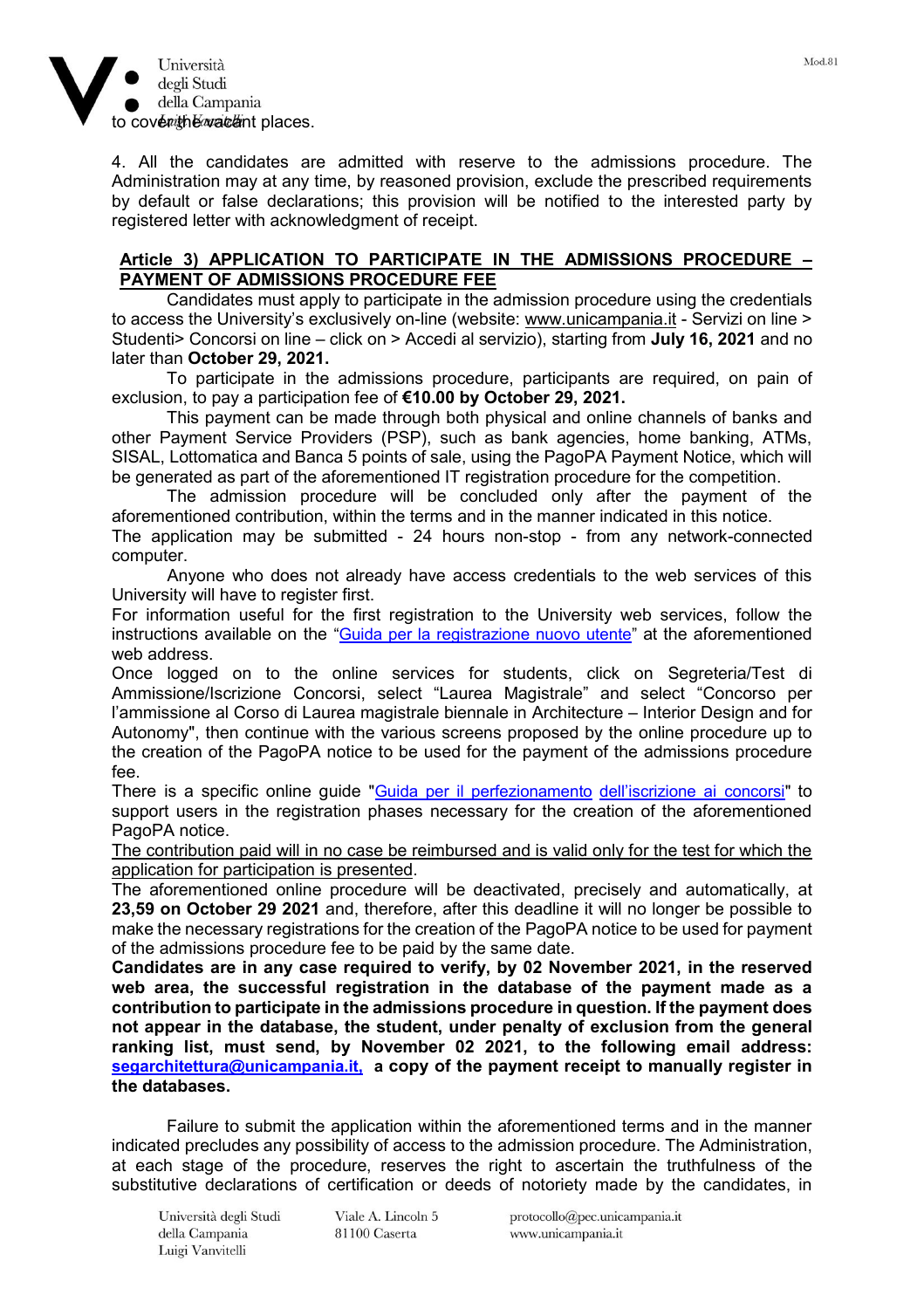



accordance with current legislation on the subject; the candidate, therefore, must provide all the necessary elements to allow the Administration to carry out the appropriate checks.

All candidates are admitted subject to the procedure set out in this admissions notice.

Candidates in possession of an academic qualification obtained abroad must submit, by the expiry date of this notice, to the Head of the Procedure, dr. Giulio GAGLIONE, by registered letter with return receipt addressed to the aforementioned "Head of the admissions procedure - a.a. 2020/2021 - "c/o ARCHIVE AND PROTOCOL OFFICE - UNIVERSITY OF CAMPANIA STUDIES "LUIGI VANVITELLI" - P.zza LUIGI MIRAGLIA (I POLICLINICO) – 80138 NAPLES, or by personal PEC of the candidate, at the address [protocollo@pec.unicampania.it](mailto:protocollo@pec.unicampania.it) the application for recognition, together with the documentation below. Applications received from a PEC address with a name different from that of the applicant will not be evaluated.

Candidates who do not possess a PEC email address may, as an alternative to the above, submit the application for recognition of the foreign academic qualification by the deadline to the Students Rergistry of the Department of Architecture and Industrial Design, by appointment to be agreed with the director of the structure, by sending a specific e-mail to the institutional address [segarchitect@unicampania.it.](mailto:segarchitect@unicampania.it)

Candidates must enclosed the following documentation:

a) Application for recognition of the foreign academic qualification possessed, addressed to the Rector of the Università della Campania "Luigi Vanvitelli;

b) Original of the secondary school qualification to enter the University that issued the degree;

c) Original analytical certificate of the university examinations issued by the aforementioned university;

d) Programs of each examination;

e) Original copy of academic qualification;

f) Receipt certifying payment of the amount for the recognition of foreign degrees for the academic year 2021/2022 amounting to €100,00.

The documents in points b) c) d) and e) should be provided with an official translation, for those related to points b) and e) legalization is provided and they should be accompanied by a "declaration of local value" by the Italian Diplomatic and Consular representatives in the State in which the qualifications are issued, which will also confirm the authenticity of the documents referred to in paragraphs c) and e).

The Administration, with a reasoned decree, may at any time exclude from the admissions procedure any candidate who fails to meet the prescribed requirements.

## **Article 4) CRITERIA AND PROCEDURE FOR THE APPOINTING OF A COMMISSION IN CHARGE OF THE ADMISSIONS TEST AND THE HEAD OF THE PROCEDURE**

The Commission responsible for the admission test will be appointed with a subsequent Executive Order and composed of a President and 4 components and one substitute nominated from the academic staff of the Department of Architecture and Industrial Design.

The Commission has all the responsibility for the smooth running of the selection procedure and the definition of the relative ranking according to the procedures and criteria set out in this Notice.

All the procedures carried out by the Commission shall be reported in the appropriate minutes, initialled

on each page and signed by the President and all the members of the Commission.

Pursuant to art. 4 of Law n. 241 of 07.08.1990 (New rules of administrative procedure and the right of access to administrative documents) and to the University Regulations for the implementation of Act 241/90 (by D.R. n. 713 of 25/03/2011) the Director of the Student Registry of the Department of Architecture and Industrial Design, Dr. Giulio GAGLIONE, will

Viale A. Lincoln 5 81100 Caserta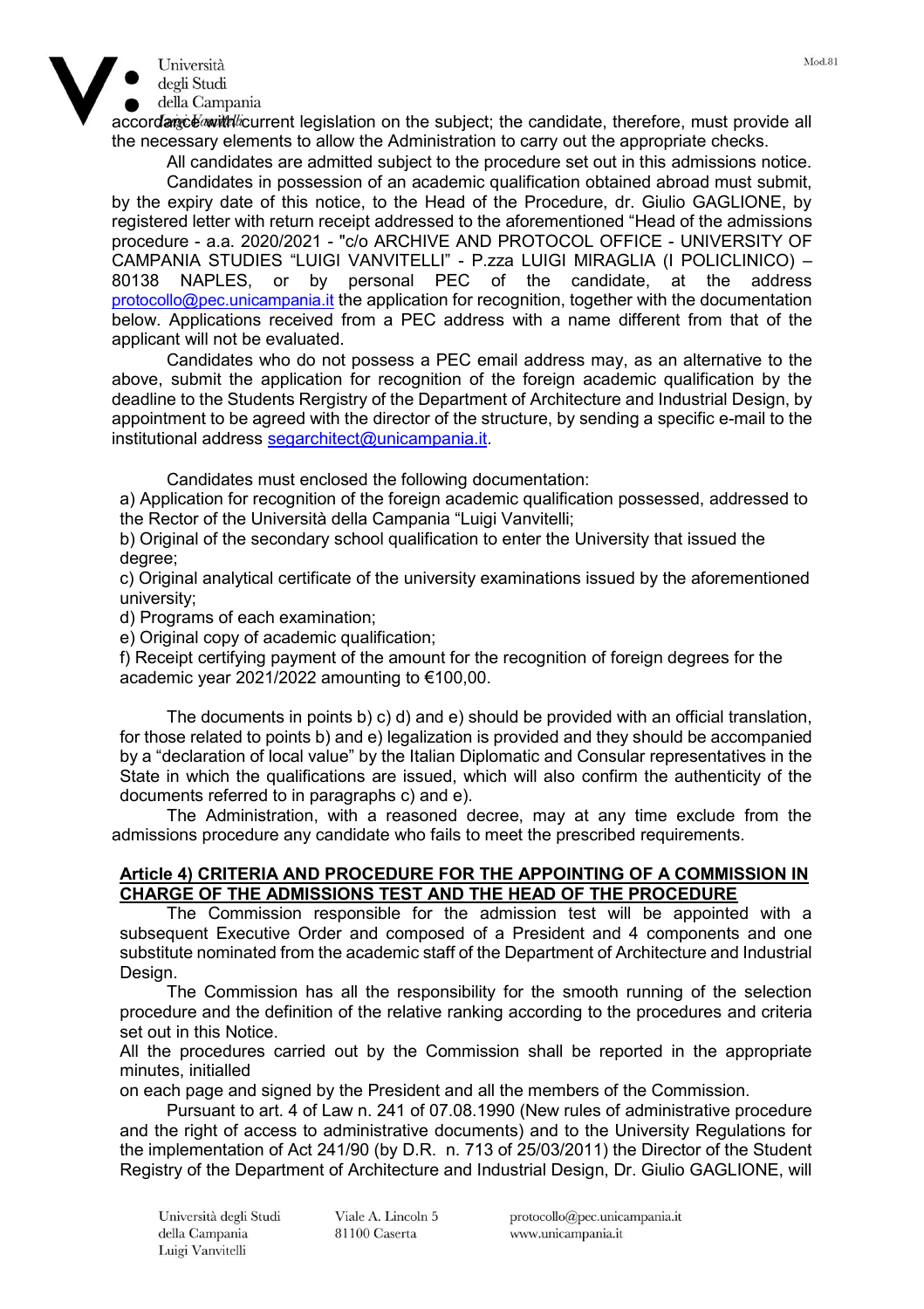

be appointed as Head of the entire admissions procedure.

The members of the Commission and the Head of the admissions procedure, prior to accepting the appointment and after consultation of the records containing the names of the candidates participating in the admissions procedure, must release a statement claiming not to have any kinship or affinity up to the fourth degree inclusive with the participants as well as not hold a political office.

# **Article 5) FINAL CLASSIFICATION**

The Commission shall draw up the overall classification of merit, on the basis of the following algorithm **P=((M/100)\*P1+((N-I+1)/N\*P2+B))**

Where:

 $M =$  Graduation mark P1 = Degree mark weight P2 = Reservation order weight  $N =$  Total number of applications I = Chronological order of booking B = 10 - award for honours at the degree, or 5 for those who have had 110/110

The algorithm takes into consideration the order of presentation of the application and the degree mark achieved, each with a weight equal to 50% of the total. There is also a bonus of 5 points per degree mark equal to 110/110 and 10 points per degree mark equal to 110/110 cum laude.

In the event of a tie, the younger candidate will be awarded the place;

It should be noted that, for the purposes of formulating the ranking, the University will take into consideration the position in the chronological order of presentation of the application entered by the candidate, regardless of the moment of completion with the payment of the participation fee and/or subsequent insertion of the graduation mark.

# **Article 6) REGISTRATION OF CANDIDATES**

The general classification will be published on the university website: [www.unicampania.it](http://www.unicampania.it/) as well as the Noticeboard of the Student Registry of the Department of Architecture and Industrial Design on **November 09, 2021**.

The publication will constitute a formal notification to the parties concerned, in all respects.

Those awarded places wishing to take the course at the Okan University of Istanbul (TR) will have to opt for this opportunity when registering within **12.00pm on December 01 2021** via email: [segarchitettura@unicampania.it.](mailto:segarchitettura@unicampania.it) If the options exercised for this purpose exceed the number of 5 for each convention, the five candidates with the highest final score will be selected.

# **Article 7) ENROLMENT REQUIREMENTS**

Those awarded a place must register and submit a registration application exclusively in accordance with the procedures set out below from **November 10, 2021** and no later than **12:00pm on November 17, 2021**:

 Register and Submit the online registration application by accessing the web services web site [\(http://unicampania.it/index.php/2011-03-28-06-44-19/immatricolazione-on-line\)](http://unicampania.it/index.php/2011-03-28-06-44-19/immatricolazione-on-line) with the credentials already used to submit the application for participation in the admissions procedure, in the manner indicated in [Guida per l'immatricolazione](http://www.unicampania.it/index.php/2011-03-28-06-44-19/concorsi-on-line)  [\(standard, abbreviati di corso, rinunciatari o decaduti nella pregressa carriera universitaria](http://www.unicampania.it/index.php/2011-03-28-06-44-19/concorsi-on-line) 

Università degli Studi della Campania Luigi Vanvitelli

Viale A. Lincoln 5 81100 Caserta

protocollo@pec.unicampania.it www.unicampania.it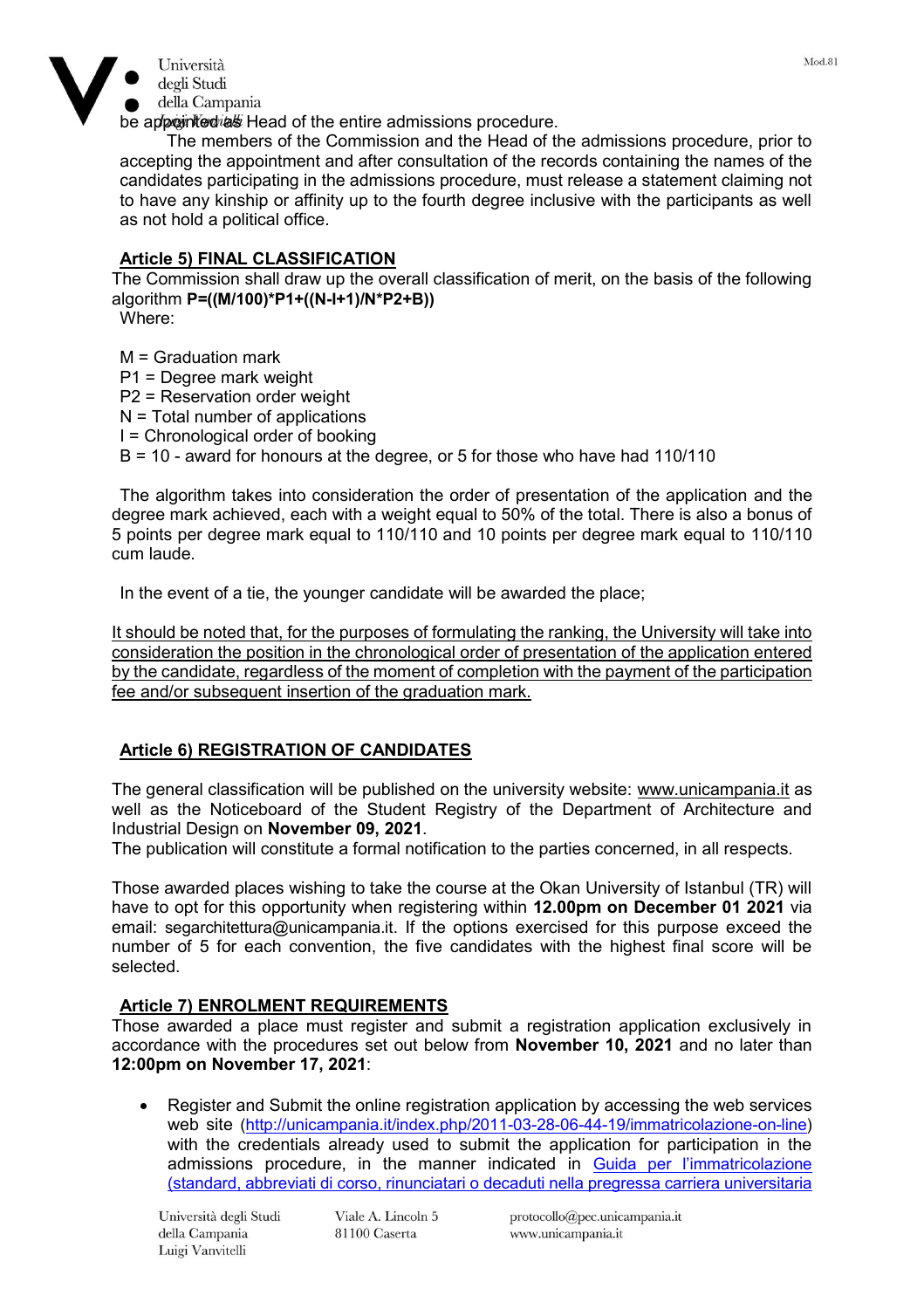

della Campania Logitrasferiti in ingresso) ai corsi di studio a numero programmato Guida per [l'immatricolazione per passaggio ad un corso di studio a numero programmato](https://www.unina2.it/doc/RipartizioniFS/RS/Varie/Domanda_online_di_Passaggio_di_Corso_-_Corsi_a_numero_programmato.pdf), published at the aforementioned link of the web student services area, indicating as type of course "Admission to Biennial Master's Degree held exclusively in English in "Architecture - Interior Design and for Autonomy" academic year 2020/2021 and as course code **A87** course name **- Architecture - Interior Design and for Autonomy".**

### **During the ONLINE PRESENTATION of the registration application, the following documentation must be uploaded:**

- identity document (mandatory, procedure will be blocked if not uploaded);
- social security number (mandatory, procedure will be blocked if not uploaded);
- passport size photo (at least 266x354 pixels) showing the face in the foreground (mandatory, mandatory, procedure will not be blocked if not uploaded, but must be uploaded within 30 days of registration)

#### **During the ONLINE PRESENTATION of the enrolment application, candidates must upload the following documentation to the user's web-area under the "Carriera/Allegati Carriera" section:**

- printed and signed copy of registration application (Type of attachment: Registration application);
- copy of the PagoPA receipt for the first instalment of the tuition fees (Attachment type: Receipt of payment of first instalment of tuition fees);

**The enrolment application will be considered regularly filed only if, within the terms of the registration itself, there are in the aforesaid computer procedure n. 4 uploads -** (identity document, social security code, signed and received payment of the first instalment of the tuition fees). Failure to comply with the foregoing will result in the loss of the right to enrolment. The exact date and time of uploading is recorded in the University database, thus any documents uploaded after the terms indicated will not be considered valid.

Attendance of the courses is compulsory and will give start to a sub-condition for assessing the curricular and merit requirements for accessing to the aforementioned degree course

## **Article 8) GOING DOWN THE CLASSIFICATION – REMAINING PLACES AT THE END OF THE REGISTRATION DEADLINE**

If there are remaining places after the deadline of **November 17, 2021**, the Student Registry of the Department of Architecture and Industrial Design **will go down the classification.** It shall publish on **November 18, 2021 by 4pm** the list of those entitled to register as a result of the **going down the classification**.

The persons entitled as a result of going down the classification may present a registration application, as set out in the preceding article, starting from November 19, 2021 and no later **than 12.00pm on 23 November, 2021**.

In the event that on the registration deadline **Novembre 23, 2021** there are vacant places, there will be no further going down the classification and these places will remain empty. This is so, without prejudice to other measures.

The list of those entitled to enrolment due to going do the ranking will be published on the university website: [www.unicampania.it](http://www.unicampania.it/) as well as the Noticeboard of the Student Registry of the Department of Architecture and Industrial Design**. The publication will constitute a formal notification to the parties concerned, in all respects.**

**Failure to register of those eligible under the terms set out above will result in forfeiture of the right to matriculation in the Academic Year 2021/2022 to the degree course covered by this announcement.** 

Viale A. Lincoln 5 81100 Caserta